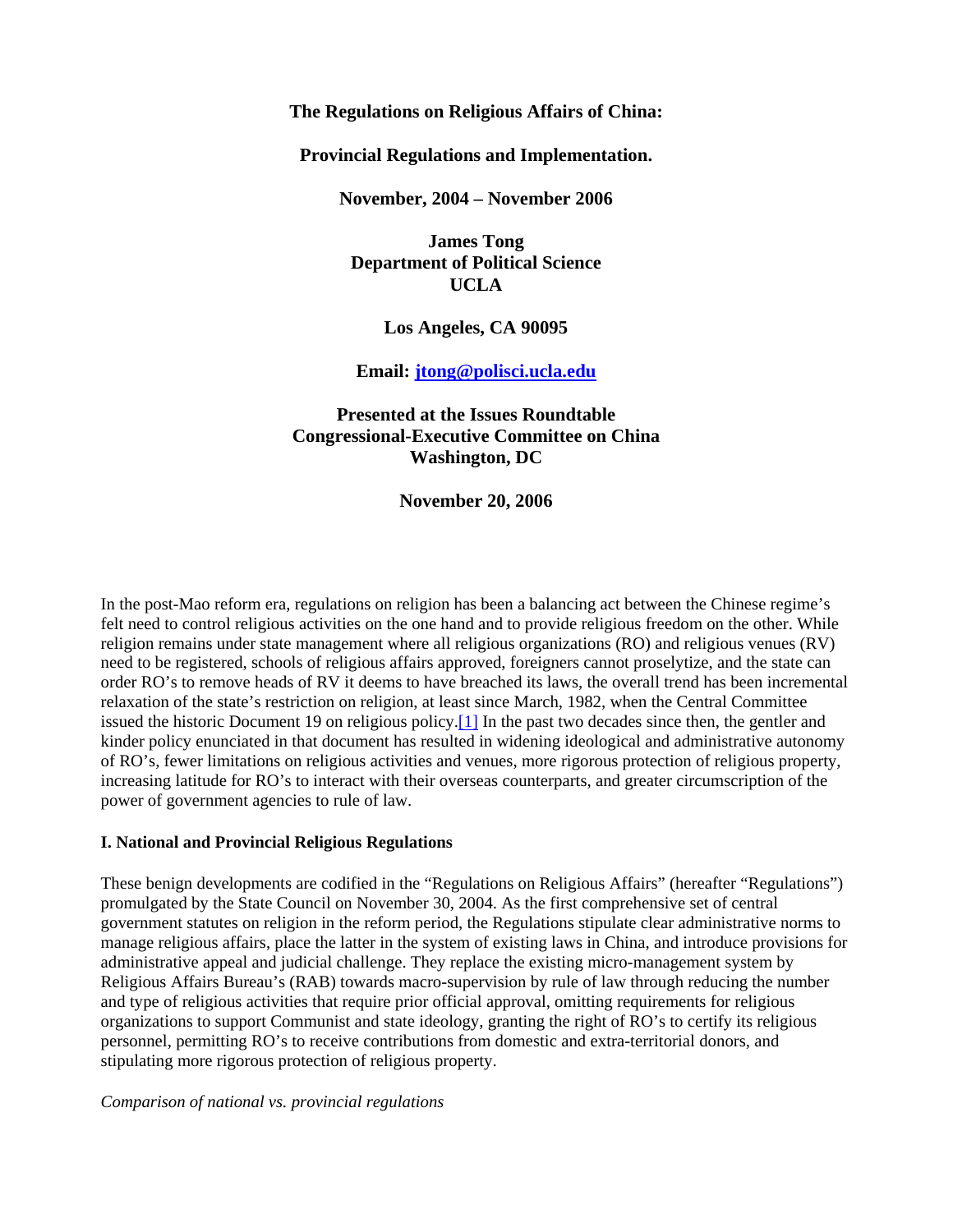Since the promulgation of the "Regulations" in November, 2004, six provincial-level units (hereafter provinces, viz, Beijing, Shanghai, Zhejiang, Henan, Shanxi, Hunan) have promulgated new or amended religious regulations, efforts for an additional four (Chongqing, Hebei, Jiangxi, Liaoning) have also been underway.[2] The six new provincial religious regulations have generally left out the State Council Regulations on international and national level policies, omitting those that govern religious exchange among the mainland, Taiwan, Hong Kong and Macau (Art. 47), those on the selection of the Dalai Lama and Catholic bishops (Art. 27), those regulating the activities of national level religious organizations (The Three-Self Church organizations), national level policies relating to organizing pilgrimages for Chinese Muslims (Art. 11), as well as the sending and receiving students of religious schools to and from China and overseas RO's (Art. 10).

But provincial omissions go beyond issues of jurisdictional authority. Most provincial regulations also omit the State Council stipulations that undercut their political and economic power. Of the six provinces, only Shanghai echoes the State Council regulation stating the right of RO's and individuals to contest the decisions of the local RAB's through administrative appeal and judicial challenge in courts (Art. 46). Only Beijing legislates against the encroachment of the legal rights of RO's, RV's and citizen believers at the pain of civil and criminal liability (Art. 39). Provincial omissions of State Council regulations are also conspicuous in issues on protecting religious property. The State Council stipulation that local land management bureaus need to consult the local RAB's in proposed changes over the land use of RV's (Art. 31) are omitted in all the provincial regulations. The entire section of the SARA document on protecting religious property is totally omitted in the Henan and Shanxi regulations. Only Zhejiang incorporates the State Council stipulation that "assessed market value" be used as the criteria for compensating religious property removed for urban development and major construction projects (Art. 43).

On the other hand, provincial regulations also include provisions protecting religious rights not in the State Council regulations. All six provinces legislate the right for believers to practice religions in their homes. Shanghai, Zhejiang and Hunan stipulate that religious personnel are eligible to participate in the social security program. In addition, Shanghai also entitles students of religious schools after three years of local service to apply for local residence in the metropolis, a much coveted status (Art. 36). Zhejiang requires local authorities to consult with religious organizations in determining the price of admissions of tourist sites related to religious venues (Art. 30), while Hunan stipulates occupational discounts for religious personnel visiting tourist sites related to their own RO's (Art. 23).

## *Comparison of old vs. new Provincial Regulations*

To what extent has the new set of provincial regulations amended obsolete provisions and adopted the new regulations of the State document? Of the six provinces which have promulgated religious affairs regulations since March, 2005, four (Beijing, Shangai, Zhejiang, Hunan) have also an earlier set of regulations with which we can make the comparison. The overall trend is one of relaxation of state control of religious organizations, regulation by rule of law rather than by local religious affairs bureaus, and recognition of the rights of religious organizations. Compared to the earlier set of regulations, there is not a single provision in these four provinces where new limits on religious rights and freedoms are imposed and tighter control over religious organizations are decreed.

First, state power is more circumscribed in the new provincial regulations. The powers of the local religious affairs bureau over religious organizations are defined as those of "directing, coordinating, managing, and oversight" in the new Shanghai regulations (Art. 6). Two other sets of more interventionist powers (inspecting, supervise and urge [ducu]) in the 1995 Shanghai regulations were dropped in the definition. The requirement that religious organizations need to educate religious personnel and believers in "patriotism, socialism and rule of law" in Zhejiang's 1997 regulations (Art. 11) has been reduced to those of "patriotism" and rule of law" in its 2006 version (Art. 14).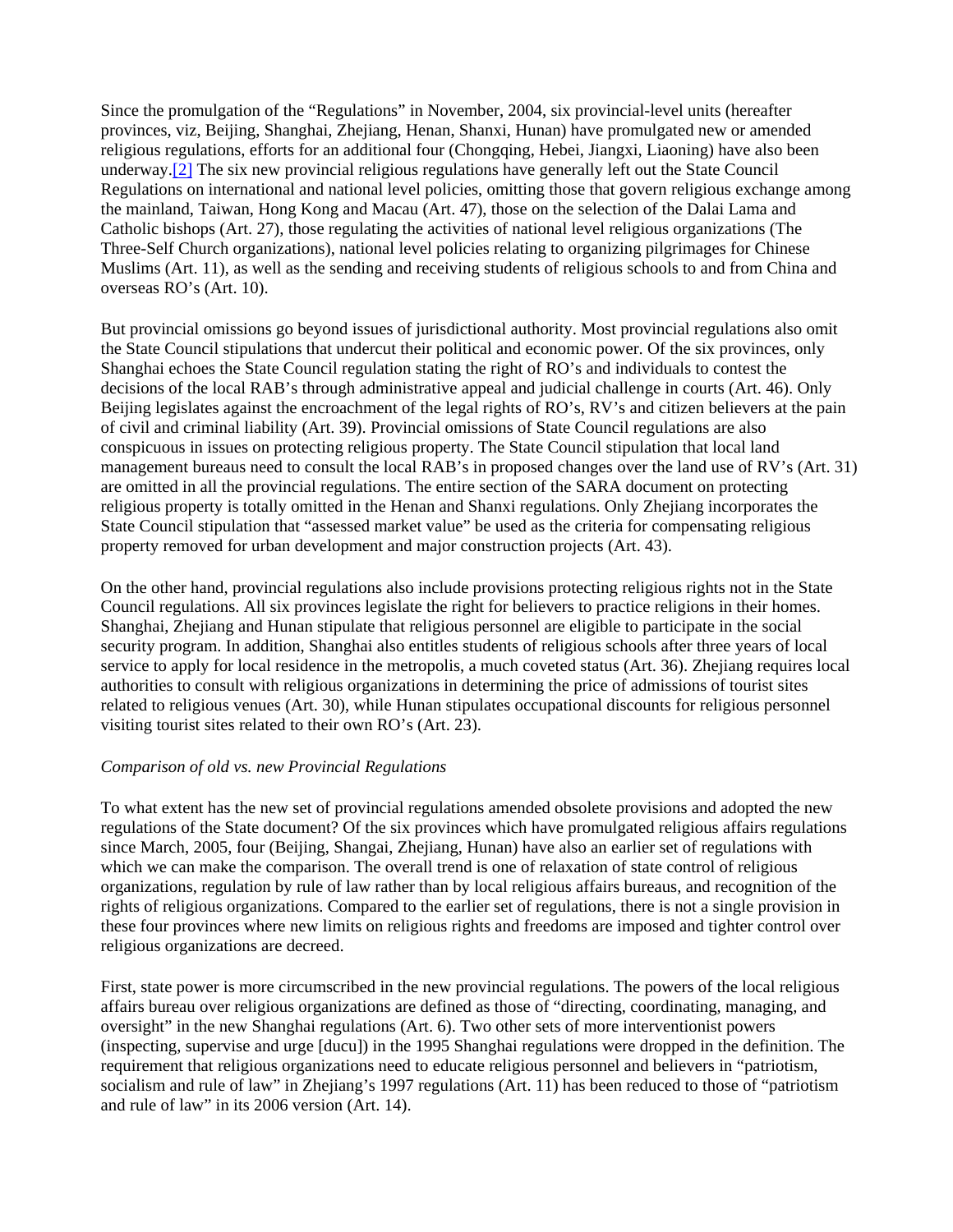At the same time, some rights of religious organizations have received greater recognition in the new regulations. Zhejiang province adds a reference to the new right of religious organizations to construct largescale, outdoor religious icons in its 2006 statutes (Art. 31) that was not in its 1997 version. Those of Hunan province introduces a new provision that religious organizations can accept extra-territorial donations (Art. 38), that was absent in its old version. Those of Shanghai adds the stipulation that infringements on the legal rights of religious organizations, venues and believers will receive administrative penalty or civil liability (Art. 51).

There is more positive recognition of the good deeds of religious personnel and their social service programs. Hunan adds the provision that religious organizations, venues, and personnel that have made significant contributions to the national and public interests should receive official commendation and encouragement (Art. 7). Instead of stating minimally that RO's "should be allowed to establish social services", the new version in Zhejiang province now states in more positive terms that "they should be encouraged" to undertake such activities (Art. 13).

#### *Two Poles of Provincial Regulations: Shanxi vs. Shanghai*

Of the six sets of provincial regulations, those of Shanxi are more restrictive than those of the State Council and other provinces. Shanxi is the only province of the six that did not have any set of provincial regulations on religious affairs prior to the promulgation of the State Council document. It is one of the two provinces (with Henan) that does not have a section on protection of religious property. While the RAB's of the other five provinces have user-friendly websites listing policies and regulations, on-line applications and downloadable forms, the Shanxi RAB does not have a website. On the process of certifying religious personnel and appointing important positions in religious organizations, the State Council stipulates that the power to make those decisions rests with the RO, which are required only to notify the local RAB's to report to record [bei an] their decisions (Art. 28). Thus only post-hoc notification is required, as also minimally stipulated in the five other provinces. Shanxi, however, stipulates that their certification would be determined by the regulations set by the Provincial RAB, and that the RO's need to notify the local RAB's before they can issue the certificate. The power of local RO's in certifying religious personnel is thus encumbered and there are additional regulatory hurdles for the RO's to complete the process. On important positions in religious organizations, Shanxi further requires that the RO's need to notify the local RAB's before they can appoint or remove these positions, while other provinces do not have this restriction. On local religious personnel being invited to officiate religious functions outside the province, the State Council document does not impose any condition, but all provinces stipulate that the provincial religious organizations need to approve such invitation. Shanxi requires further that local religious organizations need to inform the local religious affairs bureau 15 days before the visits take place (Art. 19). Neither the State Council nor the five provinces stipulate restrictions on religious, cultural, or academic exchange activities organized by local religious organizations, but Shanxi requires the latter to inform the local RAB's on the time, location, and content of the planned activities (Art. 24). For activities involving religious organizations outside China, Shanxi is the only province that requires a 15-day advance notice on the time, location, content, size, participating organizations, and description of the extra-territorial religious organization (Art. 24). It is also one of only two provinces (with Zhejiang) that stipulate rules for cross-county religious activities (Arts. 23), and one of three provinces (with Henan and Zhejiang) that requires prior permission of the local religious affairs bureau to organize training sessions for religious personnel and believers (Art. 25).

In contrast, the Shanghai regulations incorporate most provisions in the State Council document that protect religious organizations, even including some that are unique in the national and provincial regulations. It is the only province that provides for administrative appeal and judicial challenge against the local religious affairs bureau (Art. 59). It is also the only province stipulating protection and control areas for religious buildings designated as national or important municipal historical buildings (Art. 41) When the national and four of the six provincial regulations do not have a section on foreign religious relations, Shanghai and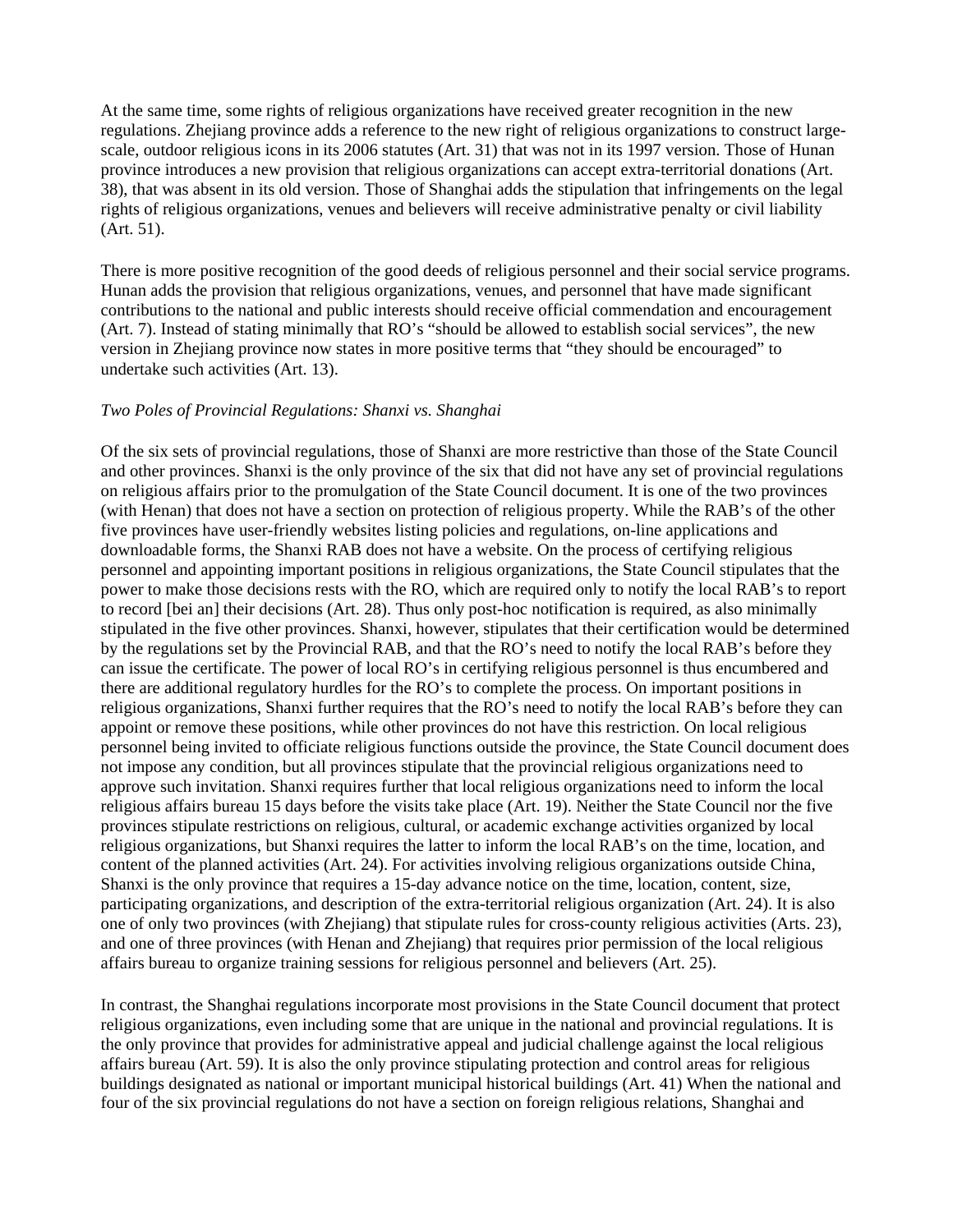Beijing have such sections (Chap. 8). Shanghai is the only set of provincial regulations that states that foreign nationals can participate in religious activities in local religious venues, that the latter can also perform religious activities at the request of foreign nationals, that foreign religious professionals visiting China in that capacity can preach and give homilies in local religious venues, that foreign nationals (not necessarily religious personnel) can engage in cultural and academic activities with local religious organizations (Arts. 45, 46, 48). It is not clear whether State Administration for Religious Affairs (SARA) would consider Shanghai or Shanxi be the norm for provincial regulations, but of the six, it only lists the Shanghai regulations and in full text in its website.

# **II. Implementation**

In implementation, both the central and provincial governments have issued supplementary regulations. In the two years since the promulgation of the "Regulations", SARA has issued the "Methods for approving and registering Religious Venues" (April, 2005), while six provinces have promulgated their own religious affairs regulations as noted earlier. Aside from legislative activities, three issues have engaged the attention of religious affairs authorities. First, close to half of the provinces have proposed local regulations for registering RV's, in particular, those on distinguishing the traditional established religious venues from other fixed places of worship.<sup>[3]</sup> Second, both central and provincial agencies have to create new policy instruments to implement the "Regulations". To standardize the procedures for registering RV's, SARA has to design the registration certificate and companion forms. To codify the local RAB approval procedures, it has also proposed tentative regulations on the conditions, process, and bureaucratic time-lines for approving the establishment of religious schools, training seminars for the "Regulations", the sending and receiving students of religious schools, and the convening of cross-county religious activities.[4] At the province level, religious venues are required to create its financial control and accounting system to be eligible for registration. In Jiangsu province in 2006 alone, more than 600 person-classes were organized to train the staff in religious organizations to learn such systems. The RAB and the Provincial Finance Bureau of Liaoning have jointly developed and tested a pilot project on "Accounting System for the Private, Non-Profit Sector" for adoption by RAB's of the entire province.[5]

Third, several central and provincial agencies have adopted measures to protect the economic interests of the religious communities. Shanghai is working on its draft regulation on "Methods for the participation of religious personnel in social security programs", while Jiangsu has produced its "Opinions on the living standards and social security of religious personnel". Chongqing Municipality has reportedly resolved the problem of social security for religious personnel. Beyond social security, several State Council ministries have resolved to provide half-fare for students of religious schools for home visits during the Chinese New Year, and to offer discount admissions for religious personnel at religious tourist sites.[6] How two provinces managed the problem of religious property will be discussed in the following section on Challenges.

## *Increasing Autonomy in Religious Education*

In addition, religious organizations have reported increasing autonomy in religious education. The Religious Affairs Regulations have legitimized the process of Chinese religious organizations sending religious students for training abroad, a process that used to be done covertly. For the first time, the Protestant Church organized its own nation-wide examination, selecting over 10 religious students from more than 30 candidates to be trained overseas in 2006, while the Catholic Church also chose its own religious students by interviewing for overseas training. Both Christian churches report that SARA had no role in the selection process, and only provided assistance to get their passports. In the 2006 academic year, there are around 300 Catholic priests, nuns, and seminarians from China enrolled in religious studies programs in the Philippines, Korea, Germany, Italy, Belgium and the U.S. Conversely, both the Protestant and Catholic seminaries have invited foreign theologians to lecture in their institutions. Also in the current academic year, the Protestant Nanjing Seminary has theology faculty visiting from Germany (2), Canada (2), U.S. (1) and Finland (1);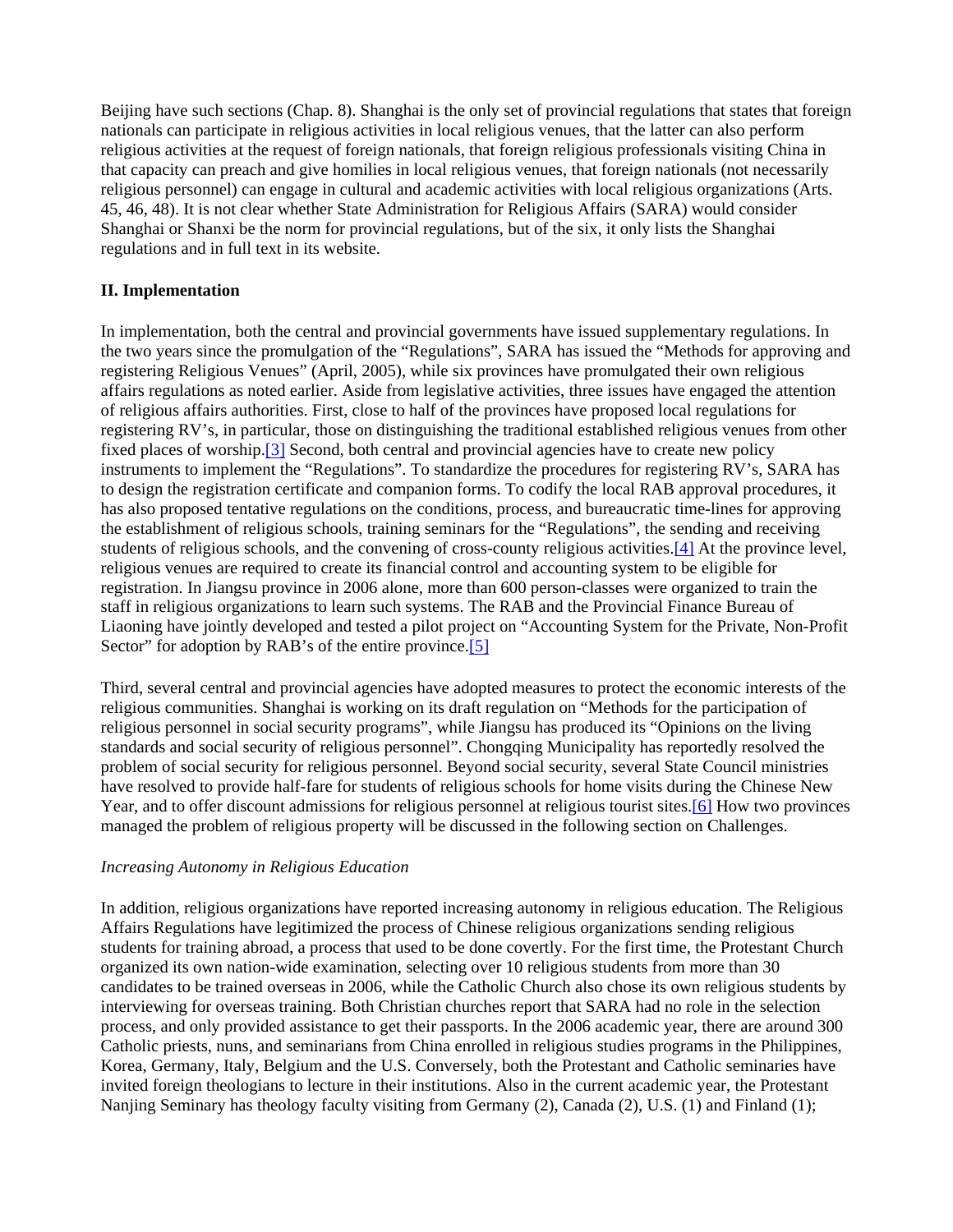while Catholic seminaries have hosted over 20 visiting theologians from the U.S. Germany, Korea, Spain, Ireland, Malta and Thailand. At least the Catholic Church reports that there was no prior screening by SARA, and neither the national Patriotic Church nor RAB sent representatives to observe the classes. At a more institutionalized level, the Protestant National Seminary in Nanjing has established a program of pastoral counseling with the Fuller Seminary of Pasadena, California. A related development is the substantial support the central and local governments provided to the Christian churches in constructing their seminaries. The Protestant National Seminary in Nanjing has received a new land grant from the Jiangsu provincial government for its new seminary that can house 1,000 religious students. Inaugurated in September, 2006, the new Catholic Seminary at the Daxing County in the outskirts of Beijing is a four building campus with 200,000 sq. ft. of floor space constructed with a land grant of 12 acres and monetary gift of Y73 million from the Beijing municipality.

In contrast to the Maoist policy of restricting religious activities to worship inside religious venues, the Christian churches are not only allowed but encouraged to undertake social services, as stated in the Zhejiang regulations. Both the Protestant and Catholic churches have revived their traditional charitable works in establishing and operating orphanages, homes for the elderly, medical clinics and kindergartens. Presently, the Catholics manage 22 kindergartens, 20 orphanages, 10 homes for the aged, 4 hospitals, 174 health clinics and co-managed two leprosy institutions. In addition to operating 150 health clinics and close to 100 homes for the elderly, the Protestants have been managing a thriving network of YMCA's in Beijing, Tianjin, Hangzhou, Nanjing, Guangzhou, Chengdu and Wuhan offering English, computer classes and exercise facilities, some of which have been in operation for over 20 years. While religious organizations are still not permitted to establish their own elementary to graduate schools, the Protestant church has established vocational schools, and a boarding school for Autism in Qingdao that uses the Christian Bible as part of the official curriculum. Both Protestant and Catholic educational institutions outside China have established joint partnerships with China's leading colleges. A consortium of Jesuit Business Schools has a joint program with the Guanghua School of Management at Beijing University for many years. In September, 2005, the Baptist University of Hong Kong and the Bejing Normal University inaugurated an International College in its Zhuhai campus that enrolls both Chinese and Hong Kong students. Unlike all other colleges in China, the International College does not have organizations of the Chinese Communist Party, and political education is not a required subject.[7]

## **III. Challenges**

#### *Central vs. Local Authority*

As evident in the substantial variations of provincial regulations, the first challenge to the new regulatory regime for religion is one of local compliance, where local RAB cadres may be unwilling or unable to implement the new regulations. The issue is more than simply local active opposition or passive resistance to central policy objectives. In the constitutional framework of China, provincial and municipal legislatures are vested with legislative powers to enact local laws and regulations, provided these are not in contradiction to the state constitution, state laws and administrative regulations.[8] In the realm of religious affairs, SARA, as a central government agency, has jurisdiction over national and international religious policy, and manages the national-level religious organizations. Local religious affairs, including the registration of religious organizations and venues, falls within the jurisdiction of the local RAB's. As administrative law promulgated by the State Council, the Religious Affairs Regulations is more authoritative than provincial regulations in China's hierarchy of laws when one contradicts the other,[9] but much of the variations noted earlier do not pertain to direct statutory conflict. Shanxi and Henan are not breaching China's Legislative Law if their religious regulations do not stipulate the "Regulations" protection of religious property, as are all six provinces if they do not include the provision for administrative appeal and judicial challenge in their regulations. When cases arise, religious organizations can still base their legal claims on the State Council regulations. The absence of these provisions in provincial regulations does suggest that local authorities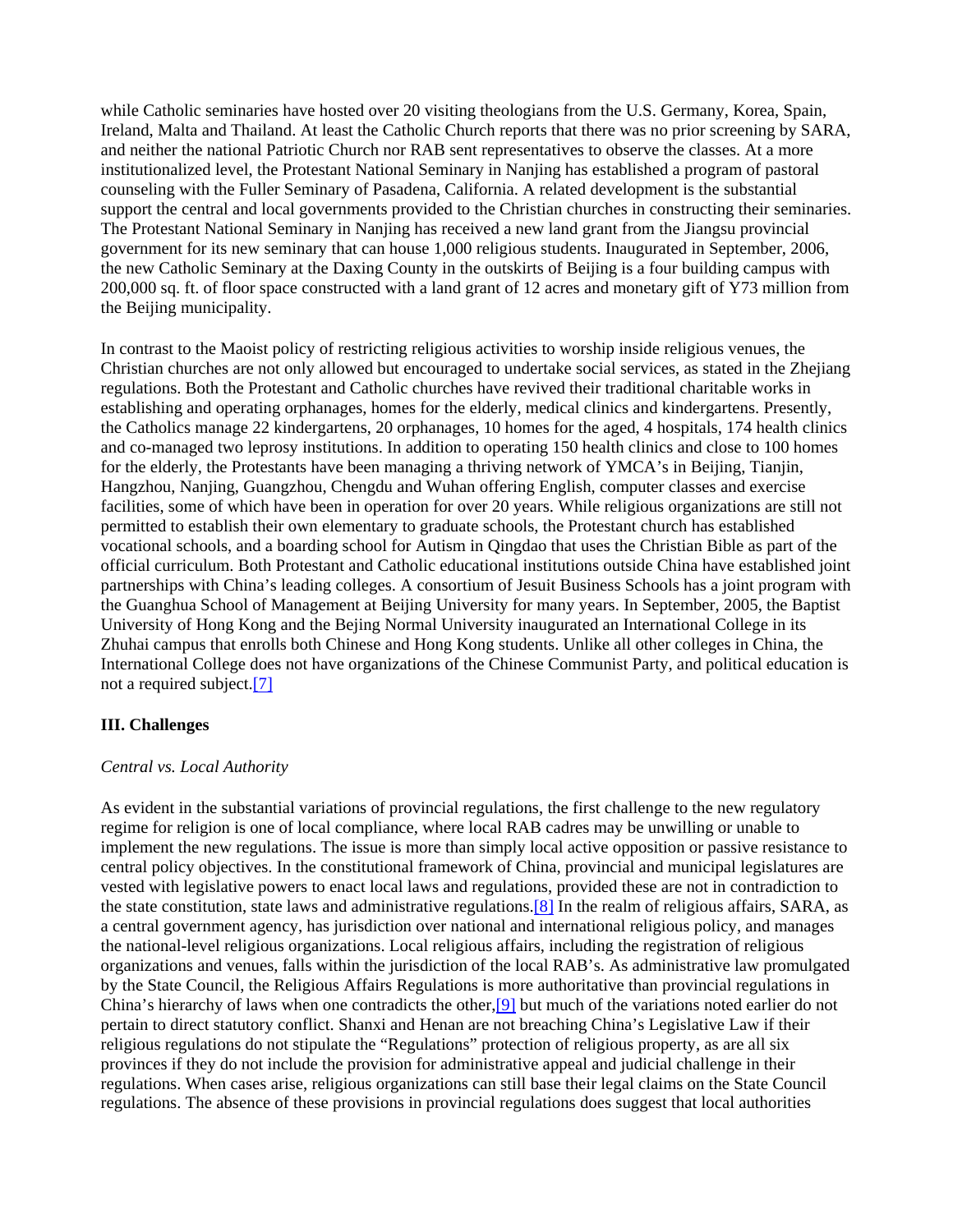maybe predisposed to safeguard their own power and interest when these conflict with those of religious organizations that the "Regulations" aim to protect.

#### *Bureaucratic Conflict*

Second, religious policy in China is no longer only an issue between the RAB's and the RO's, but has become increasingly entangled in a complicated bureaucratic web at both the central and local levels where benefits and burdens have to be bargained and turf wars fought. To illustrate the need for multi-agency coordination, the training seminar on "Regulations", convened in Beijing in late January, 2005 for religious affairs cadres, was jointly organized by the United Front Department, the National Public Administration College, the Organizational Department, the Legal Affairs Office of the State Council and SARA,[10] while the five regional seminars were organized by the last three agencies.[11] The policy to provide half-fare for religious students in home visit train-rides during the Chinese New Year was negotiated among SARA, the Ministry of Railway and the Ministry of Education. The notice to offer discount admission for religious personnel at religious tourist sites was not issued by SARA, but by the State Development and Reform Commission.[12] As will be seen in the paragraph that follows, bureaucratic warfare among RAB and other local government agencies were even more vicious in cases involving religious properties.

#### *Protection of Religious Property*

Third, the challenge in protecting religious property involves not only RAB's and RO's but also local government agencies with strong vested economic interests. Religious revival combined with growing affluence has increased tourism and temple traffic, while the new authorization for religious venues to receive donations has made temples a lucrative source of revenue. At the same time, urban development has aggravated the need to relocate temples and churches, while the red-hot property market has attracted predators to covet religious real-estate. The problem is complicated by three decades of dogmatic Communist rule which legitimized the seizure of religious property for government use, when *de facto* occupation trumped *de jure* ownership. For many religious shrines, the question of property rights is further exacerbated by investments of local park services and tourist bureaus to build on and renovate these properties. It is thus difficult to sort out ownership, management and user rights, as well as the equity shares of the religious organizations and their new government and non-government tenants.

Recent efforts to resolve conflicts over religious property have been reported in Guangdong province, where three cases of ownership of religious property languishing for more than two decades have been settled in favor of the RO's.<sup>[13]</sup> Jiangxi Province has also reportedly resolved the problems of five prominent Daoist and Buddhist temples, in a two-pronged solution on the ownership, management, and financial problems. For ownership and management, the local township, cultural relics and tourist departments were ordered to return the premises to the local religious organizations. In terms of financial revenue from tourist admissions, the local government is allowed to collect all gate receipts until its total investments are repaid, after which these receipts become the revenue of religious organizations. Religious organizations will collect all religious donations. In cases where local government agencies have currently recovered all its investments, they are permitted to wean their dependence on temple gate receipts gradually, beginning with 50% share in the first year of the arrangement, decreasing their annual shares until the religious organizations will get the total amount. $[14]$ 

In one of the three Guangdong cases, relocation of religious property presents a special knotty problem. The case involves the two hundred year old Fusheng Convent in Guangzhou which was ordered by the city's urban development, state land administration, and housing agencies to be demolished for urban redevelopment. Contrary to what is stipulated in the "Regulations", the municipal agencies offered only to replace the land in a site where real-estate prices were much lower. As plaintiff, the local Buddhist association solicited the assistance of the municipal RAB, which insisted that the new religious regulations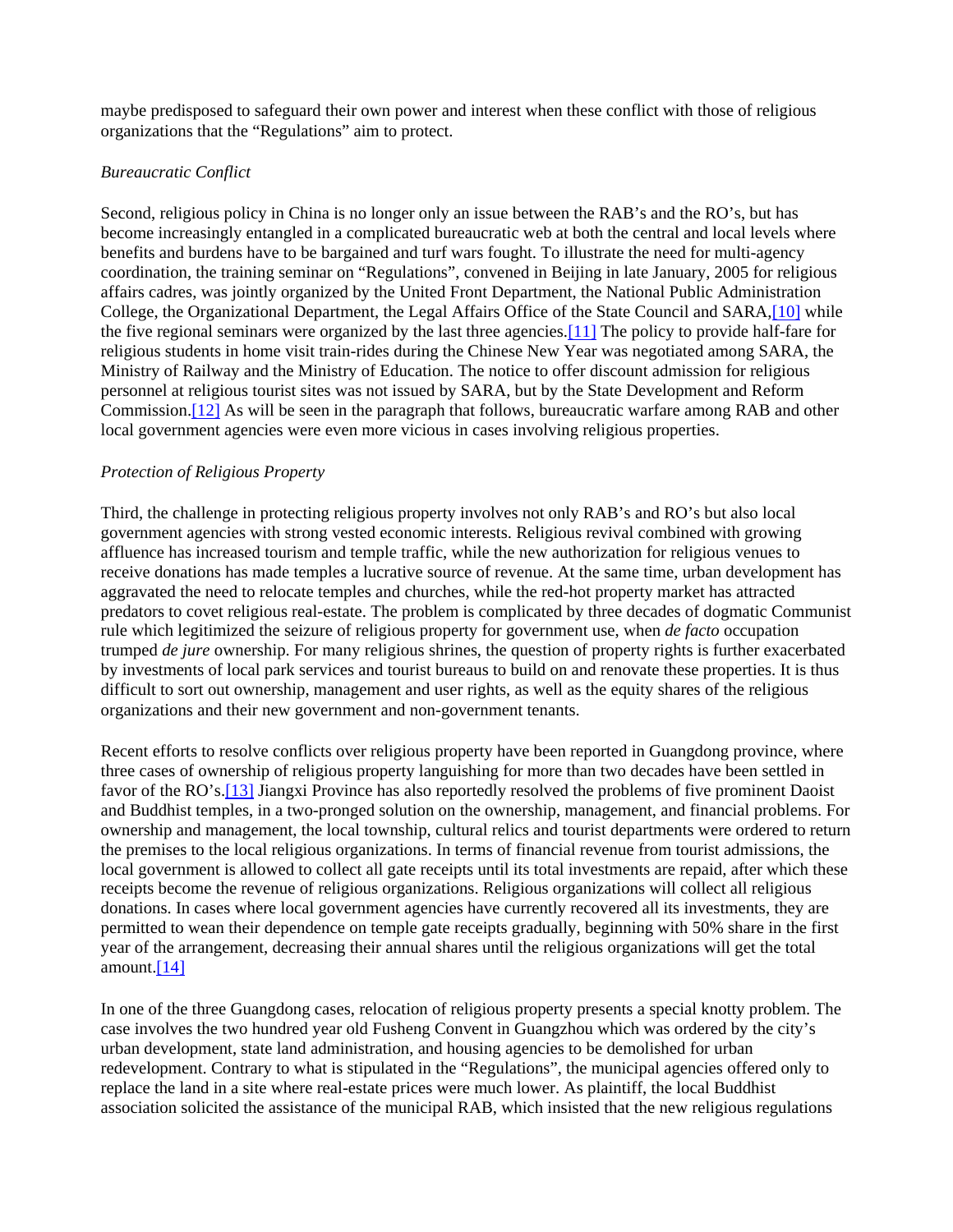stipulate that the developer should also pay for the reconstruction cost of the convent in a land parcel of equivalent size of the RO's choice. After protracted negotiations, the developer finally agreed to the terms of the local RAB and the Buddhist Association.[15]

For both local RAB and religious organizations, the new Religious Affairs Regulations present a great challenge in implementation. For RAB, the task of registering the RV's, in addition to the many new requests for permission to be processed according to new criteria, pose a new set of administrative burden for the local bureaucracy. To meet these new tasks, the RAB's of nine provinces (Guangdong, Jiangsu, Guizhou, Shandong, Hubei, Chongqing, Jiangxi, Hunan, Fujian) receive higher budget and staff personnel allocations. To illustrate the new work load, Jiangsu established a new office of policy and regulations in each of its 13 municipal RAB's, and created the position of office assistants in 1,200 out of 1,400 townships, villages and housing blocks, in effect quadrupling the religious affairs agents from under 500 to close to 2,000 in these basic units. Shanghai seconded 350 local cadres to receive basic seminar training on the new religious regulations and to become certified religious affairs agents.[16]

## *Conclusion*

The "Regulations on Religious Affairs" (November 30, 2004) is a major landmark in religious policy in China in the reform period. It is most comprehensive in scope among the preceding set of national-level government and party documents on religious policy issued in 1982, 1985, 1991, and 1994.[17] It integrates the reform features in provincial religious regulations in the past decade and broadens the scope of liberalization. In terms of specific stipulations, the Regulations provide, for the first time, the rights of the religious organizations to:  $\hat{1}$ ) accept financial contributions from extraterritorial organizations or individuals; 2) produce and print religious publications for internal distribution; and 3) construct large, outdoor religious icons. Going beyond specific stipulations, the Regulations move towards a new regulatory framework that sheds much of the requirements for prior approval by the local Religious Affairs Bureau governing activities on religious venues, religious personnel, and contact with extraterritorial religious organizations. Instead, the new regulatory framework is built on a much softer set of requirements for religious organizations and venues to inform and report to local Religious Affairs Bureaus, and for the latter to supervise and oversee, rather than to approve and rule on specific religious activities.

As shown in the foregoing pages, there has been substantial progress in enacting supplementary regulations at both the central and provincial government levels. Progress has been more notable at the central government level, where national religious organizations are given land and monetary grants to construct national seminaries, authorized to select religious students to receive theological training abroad, inviting foreign theologians to lecture at Chinese seminaries. Religious organizations are also permitted to reestablish their traditional works of charity like orphanages, homes for the aged, medical clinics and YMCA's, as well as venture into new apostolates like caring for autism children. With no Communist Party organized presence or required political education courses, the International College in Zhuhai represents a breakthrough in joint partnerships between Chinese universities and an outside Christian college. The picture is less clear at the local level, where local officials have jurisdiction over local religious affairs, and where both more authoritarian and liberal provincial regulations have been promulgated.

It is too early to decipher the magnitude of the impact of the new Regulations. But the direction is clear. In both statutory enactment as well as policy implementation, and at both the central and provincial levels, the overall trend has been one of the increasing institutional autonomy of religious organizations, greater protection of religious organizations, venues and personnel. Even for the more authoritarian provinces, no retrogression towards greater restriction on religious freedom is evident either in the legislative stipulations or policy enforcement of its new provincial regulations. To date, a great majority of provinces has not enacted new religious affairs regulations, but for the six that have, they promise an even more benign milieu for religion in China.